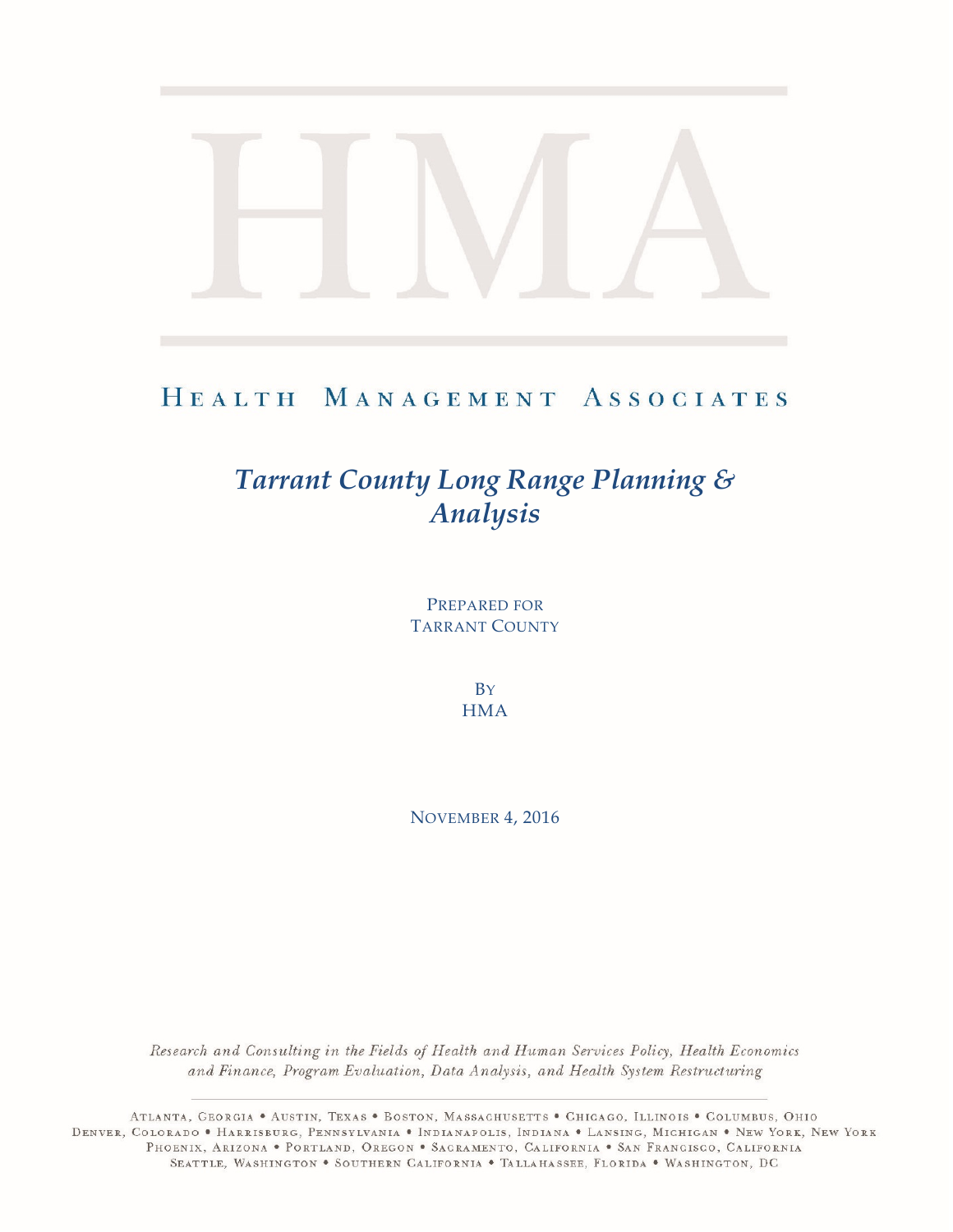## **Table of Contents**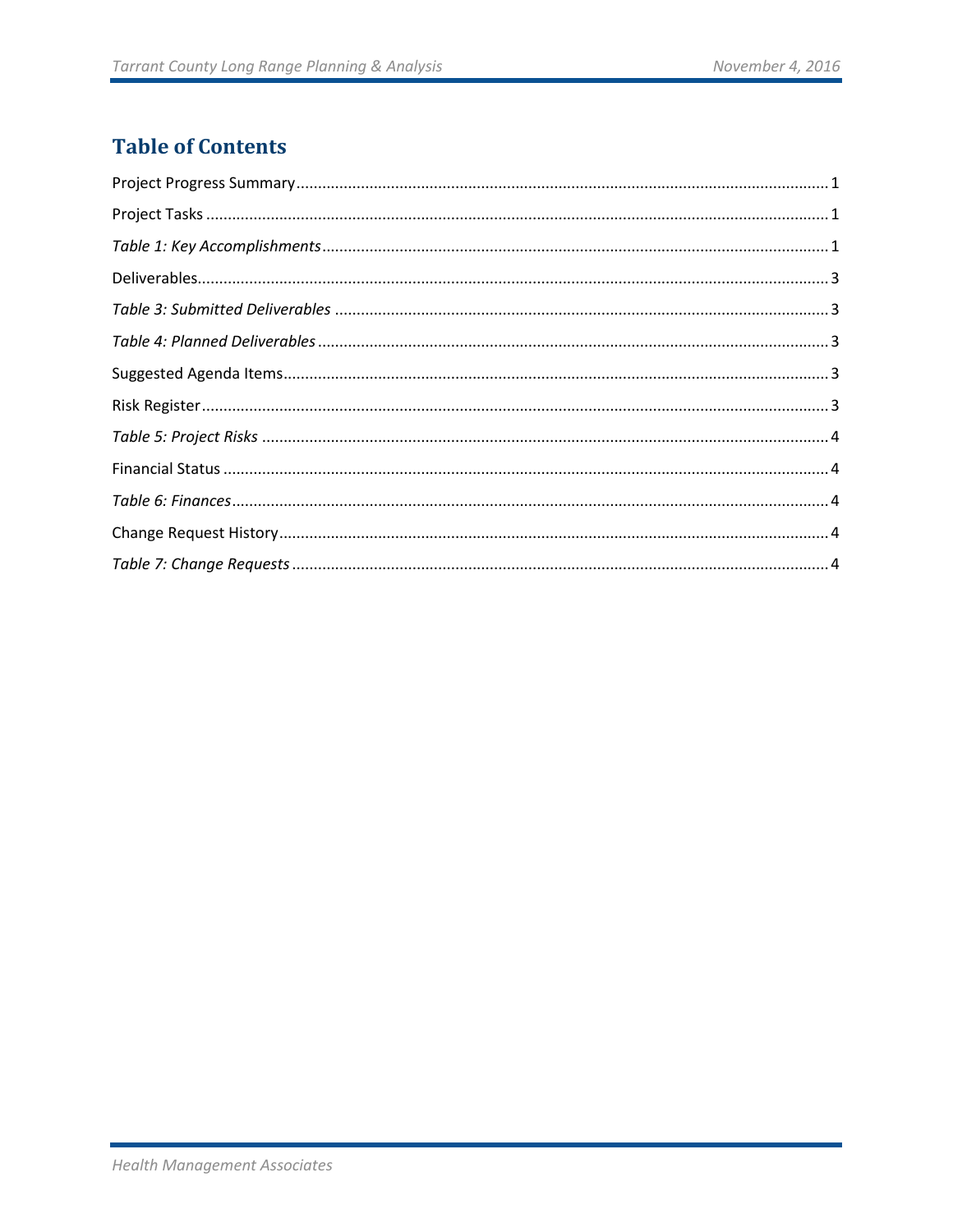## <span id="page-2-0"></span>**Project Progress Summary**

Work continues apace on each of facet of the project. The Project Team conducted a briefing with the JPS Board of Managers Planning Committee to update them on the project's status. The Stakeholder Team conducted additional stakeholder interviews as well conducted focus group meetings over the past two weeks. Additionally, the team drafted the presentation for the Community Forums for review and editing by Tarrant County and developed a one-page flyer announcing the Community Forums. The Finance Team is examining, compiling, and summarizing data from both JPS and the AHA database to provide an increasing level of context for our collective long-range strategic planning observations and recommendations. As we gather additional information over the coming weeks, Finance will be increasingly integrating its activities with those of the other project areas. HMA reviewed outstanding data requests and will simplify or streamline as feasible to focus data needs. The Delivery System team has completed all introductory interviews by phone and are planning site visits to JPS and its network.

Over the next two weeks, HMA will work with Tarrant County and JPS staff to complete work on the Community Health Needs Assessment (CHNA), finalize the stakeholder interview list, identify and upload the appropriate documents onto the public website, and complete the Community Forum presentation.

<span id="page-2-1"></span>At this time, no project risks have been identified.

## **Project Tasks**

The milestones achieved to date are shown below.

| #              | <b>Accomplishment</b>                                                                                       | <b>Completion Date</b> |
|----------------|-------------------------------------------------------------------------------------------------------------|------------------------|
| $\mathbf{1}$   | JPS Board of Managers Planning Committee briefing                                                           | 11/3/16                |
| $\overline{2}$ | Focus Group Meetings: Patient Family Advisory Council and Community<br><b>Organization Advisory Council</b> | 11/3/16                |
| 3              | Conducted meeting on CHNA                                                                                   | 11/4/16                |
| 4              | Interviewed two Arlington stakeholders                                                                      | 11/4/16                |
| 5              | Developed draft PowerPoint for Community Forums                                                             | 11/3/16                |
| 6              | Developed one-page flyer for Community Forums                                                               | 11/4/16                |
| $\overline{7}$ | Completion of introductory interviews between HMA Delivery System and<br><b>JPS</b>                         | 11/2/2016              |
| 8              | Held Acclaim meeting                                                                                        | 11/4/12016             |

#### <span id="page-2-2"></span>*Table 1: Key Accomplishments*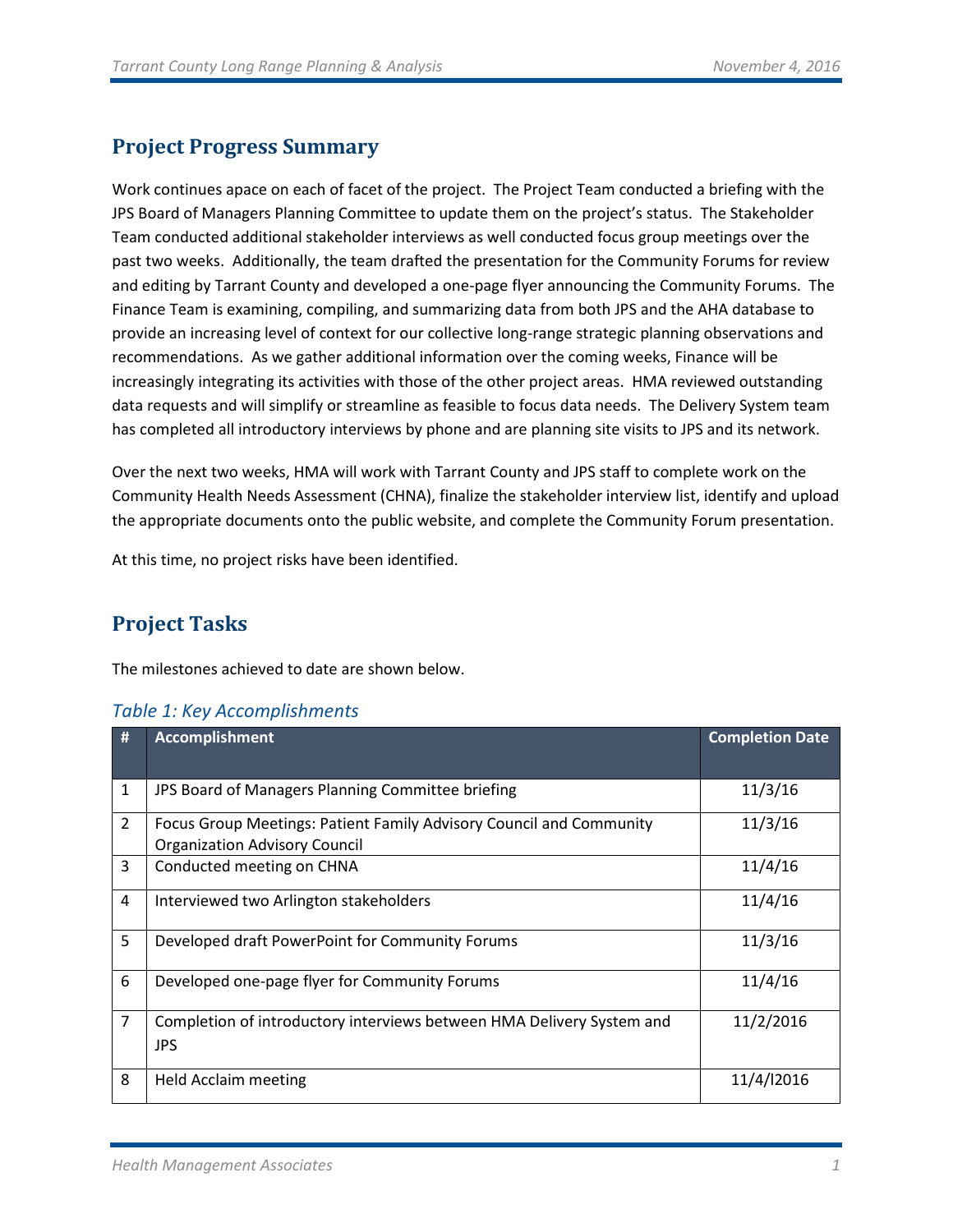## *Table 1: Planned Tasks*

| #              | <b>Task</b>                                                                                                                                                                                                                                                                       | <b>Previous</b> | <b>Planned</b>                                                                                              |
|----------------|-----------------------------------------------------------------------------------------------------------------------------------------------------------------------------------------------------------------------------------------------------------------------------------|-----------------|-------------------------------------------------------------------------------------------------------------|
|                |                                                                                                                                                                                                                                                                                   | forecasted      | completion date                                                                                             |
|                |                                                                                                                                                                                                                                                                                   | completion date |                                                                                                             |
| 1              | Work on CHNA                                                                                                                                                                                                                                                                      |                 | 11/18/16                                                                                                    |
| $\overline{2}$ | Stakeholder interview list revision                                                                                                                                                                                                                                               |                 | 11/7/16                                                                                                     |
| 3              | Public Web Site: Initial documents for upload                                                                                                                                                                                                                                     |                 | 11/7/16                                                                                                     |
| 4              | Community Forum- Confirm dates, announcement plans,<br>meeting logistics, and complete HMA introductory slide<br>deck                                                                                                                                                             |                 | 11/7/16                                                                                                     |
| 5              | Developed one-page document summarizing a requested<br>zip code breakdown for services provided to residents of<br>Tarrant County and those from neighboring counties.<br>Discussed with M. Roth of JPS and distributed the specific<br>request and detailed criteria on 11/1/16. | N/A             | $11/11/16$ .                                                                                                |
| 6              | Relevant professional services agreements examples were<br>received; academic affiliation agreements to be received                                                                                                                                                               | 11/2/16         | Received and<br>reviewed MHMR<br>agreement;<br>awaiting others<br>by 11/4/16.                               |
| $\overline{7}$ | Submitted extensive data request to DFW Hospital<br>Council to obtain Tarrant County data related to ER, BH,<br>and other lines of business.                                                                                                                                      | N/A             | Request<br>submitted<br>10/28/16; data<br>in progress; JPS<br>will make formal<br>data request to<br>DFWHC. |
| 8              | Scheduled to meet with Wayne Young of JPS to obtain<br>DSRIP materials, etc.                                                                                                                                                                                                      | N/A             | 11/4/16                                                                                                     |
| 9              | Working with M. Roth of JPS on possible data sources<br>through the Texas Hospital Association.                                                                                                                                                                                   | N/A             | TBD - awaiting<br>confirmation of<br>contact                                                                |
| 10             | Develop the schedule for delivery system - including<br>travel times and itineraries.                                                                                                                                                                                             |                 | Ongoing                                                                                                     |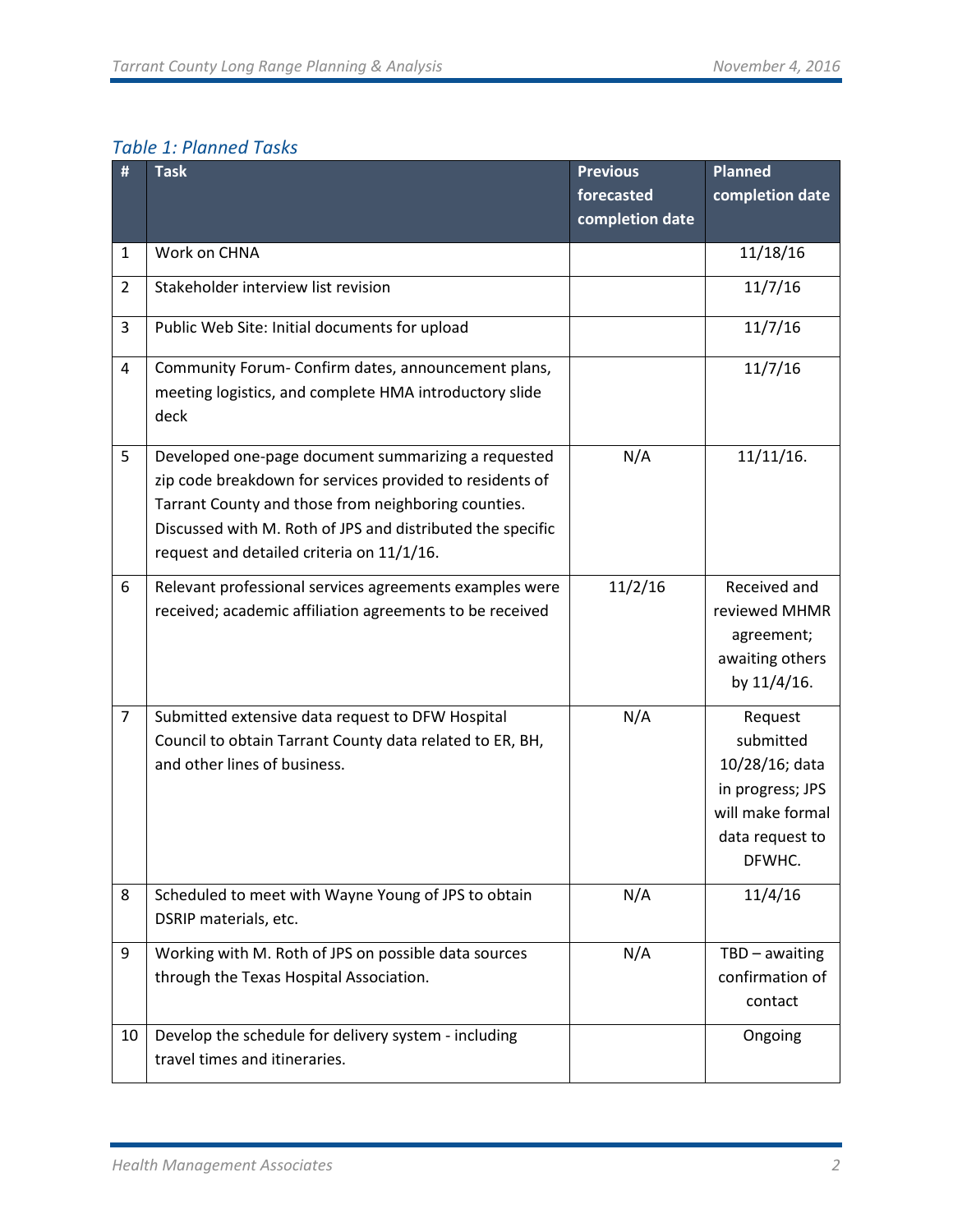### <span id="page-4-0"></span>**Deliverables**

The following deliverables were submitted during the month:

#### <span id="page-4-1"></span>*Table 3: Submitted Deliverables*

| <b>Deliverable</b>                 | <b>Planned</b> | <b>Actual</b> | <b>Status</b> |
|------------------------------------|----------------|---------------|---------------|
| JPS Board of Managers Briefing     |                | 11/3/16       |               |
| <b>Community Forums PowerPoint</b> |                | 11/4/16       |               |
| 1-page flyer for Community Forums  |                | 11/4/16       |               |

The following deliverables are planned for the upcoming period:

#### <span id="page-4-2"></span>*Table 4: Planned Deliverables*

| <b>Deliverable</b>                                                                                                                                               | <b>Planned</b>                         | <b>Status</b> |
|------------------------------------------------------------------------------------------------------------------------------------------------------------------|----------------------------------------|---------------|
| To the extent data is available from JPS, compile and summarize activity<br>and dollars related to services provided by JPS both in-county and out-of-<br>county | Request<br>submitted<br>on.<br>11/1/16 |               |
| Final stakeholder interview list                                                                                                                                 | 11/7/16                                |               |
| Community Forum PowerPoint presentation                                                                                                                          | 11/11/16                               |               |

## <span id="page-4-3"></span>**Suggested Agenda Items**

- 1. Stakeholder interview list revision
- 2. Public Web Site: Initial documents for upload
- 3. Community Forum- Confirmed dates, announcement plans meeting logistics and HMA introductory slide deck
- 4. Request to interview correctional officers as a group while on site and individually by phone
- 5. Other

## <span id="page-4-4"></span>**Risk Register**

No project risks have been identified.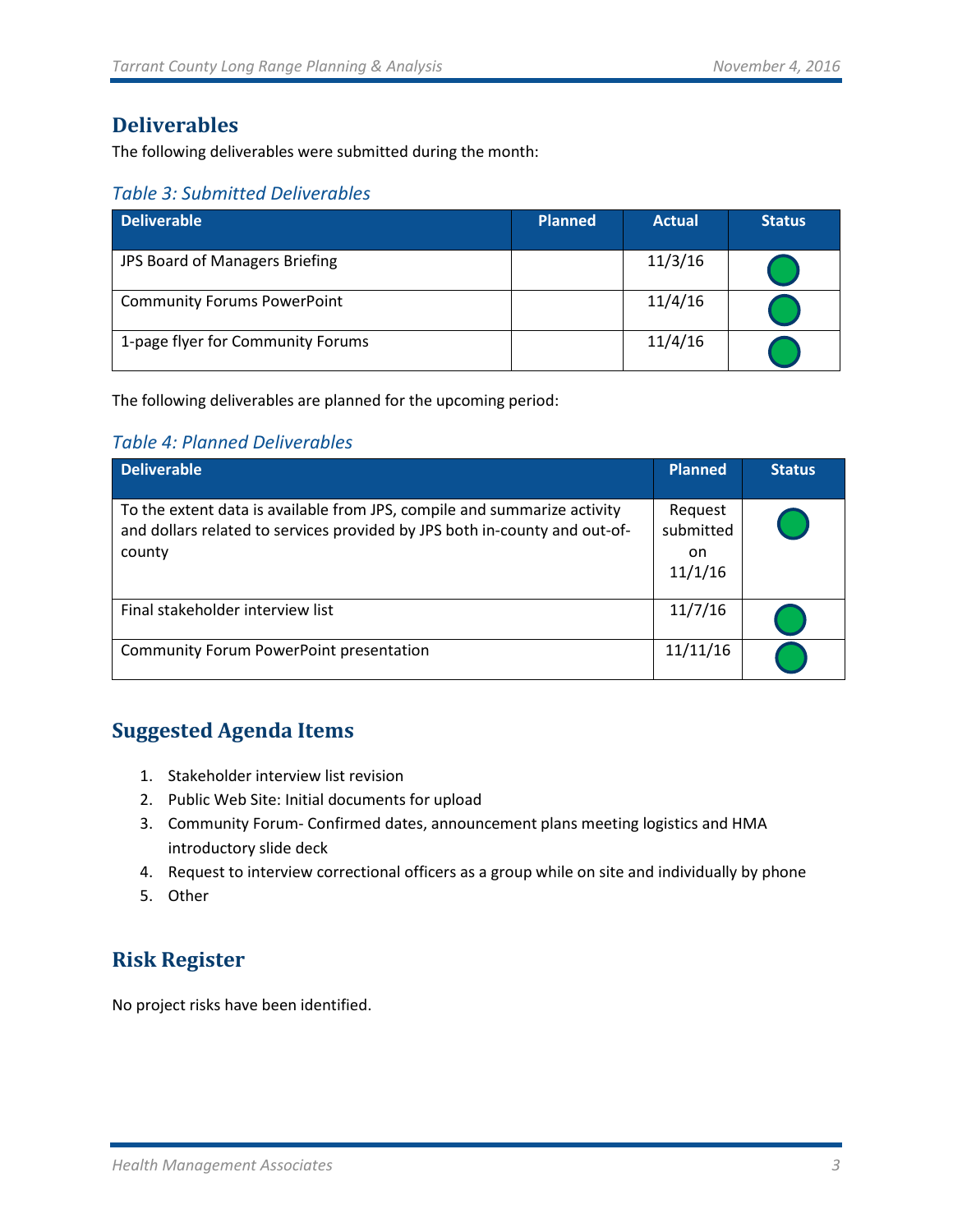#### <span id="page-5-0"></span>*Table 5: Project Risks*

| # | <b>Description</b> | <b>Mitigation plan</b><br>(what is being<br>done to prevent be done if the<br>the risk) | <b>Contingency</b><br>plan (what will<br>risk occurs) | Likelihood<br>∣ of<br>occurring | Potential<br>impact (dollar<br>/ schedule /<br>quality etc.) |
|---|--------------------|-----------------------------------------------------------------------------------------|-------------------------------------------------------|---------------------------------|--------------------------------------------------------------|
|   |                    |                                                                                         |                                                       |                                 |                                                              |

## <span id="page-5-1"></span>**Financial Status**

#### <span id="page-5-2"></span>*Table 6: Finances*

| <b>INVOICED TO DATE</b>     |                  |            |           |  |
|-----------------------------|------------------|------------|-----------|--|
| Last month                  | \$<br>109,255.33 |            |           |  |
| Project to date             | \$               | 109,255.33 |           |  |
| Client paid to date         | \$               |            |           |  |
| <b>OVERDUE INVOICES</b>     |                  |            |           |  |
| Invoice no.                 | Amount           |            | Date Sent |  |
|                             |                  |            |           |  |
| <b>TOTAL CONTRACT VALUE</b> |                  |            |           |  |
| Planned total               | \$<br>655,532.00 |            |           |  |
| Agreed changes              | \$               |            |           |  |
| Forecasted total            | \$<br>655,532.00 |            |           |  |

## <span id="page-5-3"></span>**Change Request History**

No changes to the scope of work or deliverables have been requested by TCC.

#### <span id="page-5-4"></span>*Table 7: Change Requests*

|  |  | # Title S amount Schedule change (if any) Status (in review, agreed, withdrawn) Comments |  |
|--|--|------------------------------------------------------------------------------------------|--|
|  |  |                                                                                          |  |